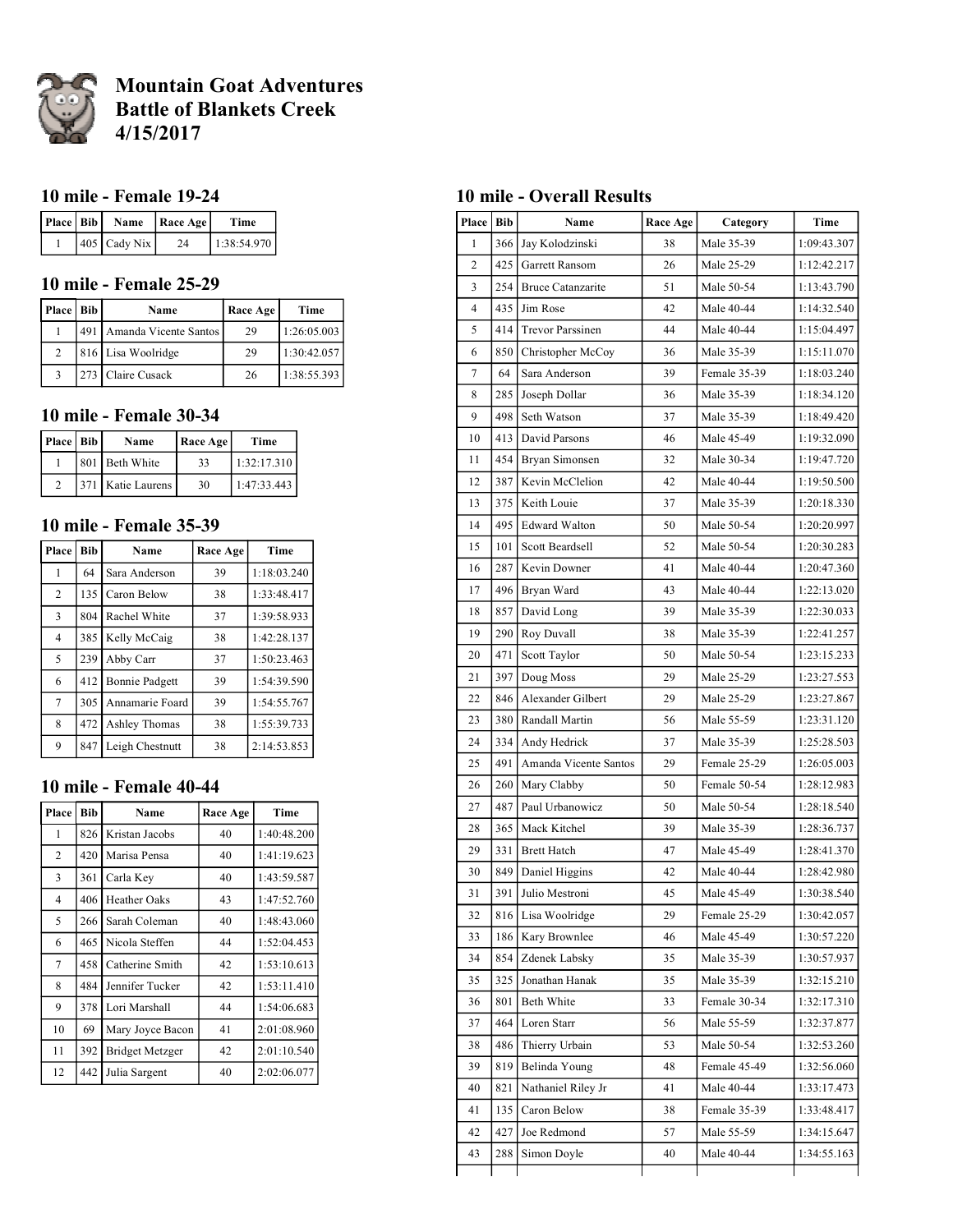#### **10 mile - Female 45-49**

| Place          | <b>Bib</b> | Name              | Race Age | Time        |
|----------------|------------|-------------------|----------|-------------|
| 1              | 819        | Belinda Young     | 48       | 1:32:56.060 |
| 2              | 332        | Kristy Hatch      | 46       | 1:38:29.133 |
| 3              | 289        | Deb Dumphy        | 48       | 1:43:27.033 |
| $\overline{4}$ | 99         | <b>Tara Bates</b> | 45       | 1:43:58.843 |
| 5              | 490        | Mimi Velleca      | 48       | 1:43:58.900 |
| 6              | 335        | Monica Henriques  | 45       | 1:47:49.457 |
| 7              | 379        | Danielle Martin   | 46       | 1:50:36.203 |
| 8              | 312        | Catherine Gagne   | 45       | 1:54:02.757 |
| 9              | 488        | Jody Van Schoor   | 49       | 1:54:29.983 |
| 10             | 439        | Cheryl Russell    | 45       | 1:57:55.770 |
| 11             | 417        | Crystal Payne     | 47       | 1:59:09.697 |
| 12             | 426        | Suzanne Rapp      | 49       | 2:00:40.327 |
| 13             | 122        | Irene Bell        | 46       | 2:35:33.330 |

# **10 mile - Female 50-54**

| Place   Bib    | Name                 | Race Age | Time        |
|----------------|----------------------|----------|-------------|
|                | 260 Mary Clabby      | 50       | 1:28:12.983 |
| $\overline{2}$ | 321 Eve Hall         | 51       | 1:58:13.790 |
| 3              | 342 Lisa Hughey      | 51       | 2:01:16.650 |
| $\overline{4}$ | 313 Katherine Garcia | 54       | 2:35:53.650 |

## **10 mile - Female 55-59**

| <b>Place</b> l | <b>Bib</b> | Name               | Race Age | Time        |
|----------------|------------|--------------------|----------|-------------|
| 1              | 345        | Cathy Hyde         | 56       | 1:50:13.810 |
| $\overline{2}$ | 346        | Wendy Ingram       | 58       | 2:09:07.283 |
| 3              | 449        | <b>Beth Shafer</b> | 56       | 2:16:45.567 |
| 4              | 817        | Susan Wyman        | 57       | 2:17:53.170 |
| 5              |            | 330 Peak Haruko    | 55       | 2:19:27.100 |
| 6              | 428        | Kathy Redmond      | 56       | 2:19:27.603 |
| 7              | 833        | Tina Rowles        | 56       | 2:28:30.240 |

#### **10 mile - Female 60-64**

| Place   Bib | Name                 | Race Age | Time        |
|-------------|----------------------|----------|-------------|
|             | [463] Cathy Spivey ] | 60       | 2:04:11.377 |

# **10 mile - Male 18 and under**

| Place   Bib | Name              | $\vert$ Race Age $\vert$ | Time         |
|-------------|-------------------|--------------------------|--------------|
|             | 262 Ryan Clements |                          | 12:07:28.063 |

#### **10 mile - Male 25-29**

| Place   Bib    | Name                    | Race Age | Time        |
|----------------|-------------------------|----------|-------------|
|                | 425 Garrett Ransom      | 26       | 1:12:42.217 |
| $\mathfrak{D}$ | 397 Doug Moss           | 29       | 1:23:27.553 |
|                | 846   Alexander Gilbert | 29       | 1:23:27.867 |

## **10 mile - Male 30-34**

| Place   Bib | Name               | Race Age | Time        |
|-------------|--------------------|----------|-------------|
|             | 454 Bryan Simonsen | 32       | 1:19:47.720 |
|             | 476 Nicholas Timms | 32       | 2:01:17.300 |

| Place Bib |       | Race Age<br>Name         |    | Category<br>Time |             |
|-----------|-------|--------------------------|----|------------------|-------------|
| 44        |       | 307 Robert Forrest       | 64 | Male 60-64       | 1:35:58.420 |
| 45        |       | 277 Cory DeBord          | 37 | Male 35-39       | 1:36:22.017 |
| 46        | 84    | Nick Bates               | 38 | Male 35-39       | 1:37:05.143 |
| 47        | 845   | David Hurst              | 45 | Male 45-49       | 1:37:25.747 |
| 48        |       | 492 Ernesto Villalobos   | 38 | Male 35-39       | 1:37:58.070 |
| 49        |       | 332 Kristy Hatch         | 46 | Female 45-49     | 1:38:29.133 |
| 50        | 309   | John French              | 42 | Male 40-44       | 1:38:54.280 |
| 51        |       | $405$ Cady Nix           | 24 | Female 19-24     | 1:38:54.970 |
| 52        | 273   | Claire Cusack            | 26 | Female 25-29     | 1:38:55.393 |
| 53        |       | 395   Mark Monroe        | 43 | Male 40-44       | 1:38:58.483 |
| 54        |       | 152 Brian Black          | 38 | Male 35-39       | 1:39:13.100 |
| 55        |       | 855 Reggie Walker        | 50 | Male 50-54       | 1:39:30.667 |
| 56        |       | 804 Rachel White         | 37 | Female 35-39     | 1:39:58.933 |
| 57        |       | 399 George Myers         | 58 | Male 55-59       | 1:40:20.920 |
| 58        |       | 300 Ron Fader            | 48 | Male 45-49       | 1:40:44.473 |
| 59        |       | 826 Kristan Jacobs       | 40 | Female 40-44     | 1:40:48.200 |
| 60        |       | 420   Marisa Pensa       | 40 | Female 40-44     | 1:41:19.623 |
| 61        |       | 385   Kelly McCaig       | 38 | Female 35-39     | 1:42:28.137 |
| 62        | 444   | Jake Schneider           | 43 | Male 40-44       | 1:42:51.337 |
| 63        | 289   | Deb Dumphy               | 48 | Female 45-49     | 1:43:27.033 |
| 64        |       | 293   Mike Ebert         | 52 | Male 50-54       | 1:43:27.153 |
| 65        |       | 828   Martin Laurich     | 47 | Male 45-49       | 1:43:41.397 |
| 66        | 843   | Mark Holowka             | 38 | Male 35-39       | 1:43:54.930 |
| 67        | 99    | Tara Bates               | 45 | Female 45-49     | 1:43:58.843 |
| 68        | 490   | Mimi Velleca             | 48 | Female 45-49     | 1:43:58.900 |
| 69        | 361   | Carla Key                | 40 | Female 40-44     | 1:43:59.587 |
| 70        | 311   | Gregory Gaffney          | 37 | Male 35-39       | 1:44:00.580 |
| 71        |       | 165 Rob Boice            | 63 | Male 60-64       | 1:45:08.757 |
| 72        | 807   | Jay Whitney              | 60 | Male 60-64       | 1:45:56.243 |
| 73        | 371   | Katie Laurens            | 30 | Female 30-34     | 1:47:33.443 |
| 74        | 335   | Monica Henriques         | 45 | Female 45-49     | 1:47:49.457 |
| 75        | 406   | Heather Oaks             | 43 | Female 40-44     | 1:47:52.760 |
| 76        | 266 l | Sarah Coleman            | 40 | Female 40-44     | 1:48:43.060 |
| 77        |       | 362 Martin Key           | 42 | Male 40-44       | 1:49:14.750 |
| 78        | 345   |                          | 56 | Female 55-59     | 1:50:13.810 |
| 79        | 302   | Cathy Hyde<br>Adam Feder | 51 | Male 50-54       | 1:50:14.473 |
|           | 239   |                          |    |                  | 1:50:23.463 |
| 80        |       | Abby Carr                | 37 | Female 35-39     |             |
| 81        | 379   | Danielle Martin          | 46 | Female 45-49     | 1:50:36.203 |
| 82        | 319   | Chris Gray               | 42 | Male 40-44       | 1:51:02.460 |
| 83        | 465   | Nicola Steffen           | 44 | Female 40-44     | 1:52:04.453 |
| 84        | 4581  | Catherine Smith          | 42 | Female 40-44     | 1:53:10.613 |
| 85        |       | 484 Jennifer Tucker      | 42 | Female 40-44     | 1:53:11.410 |
| 86        | 312   | Catherine Gagne          | 45 | Female 45-49     | 1:54:02.757 |
| 87        | 378   | Lori Marshall            | 44 | Female 40-44     | 1:54:06.683 |
| 88        |       | 456 Shiva Sistla         | 45 | Male 45-49       | 1:54:10.157 |
| 89        | 488   | Jody Van Schoor          | 49 | Female 45-49     | 1:54:29.983 |
| 90        | 412   | <b>Bonnie Padgett</b>    | 39 | Female 35-39     | 1:54:39.590 |
| 91        | 305   | Annamarie Foard          | 39 | Female 35-39     | 1:54:55.767 |
| 92        | 472   | Ashley Thomas            | 38 | Female 35-39     | 1:55:39.733 |
| 93        | 281   | Bhalchandra Arun Desai   | 37 | Male 35-39       | 1:57:49.993 |
| 94        | 439   | Cheryl Russell           | 45 | Female 45-49     | 1:57:55.770 |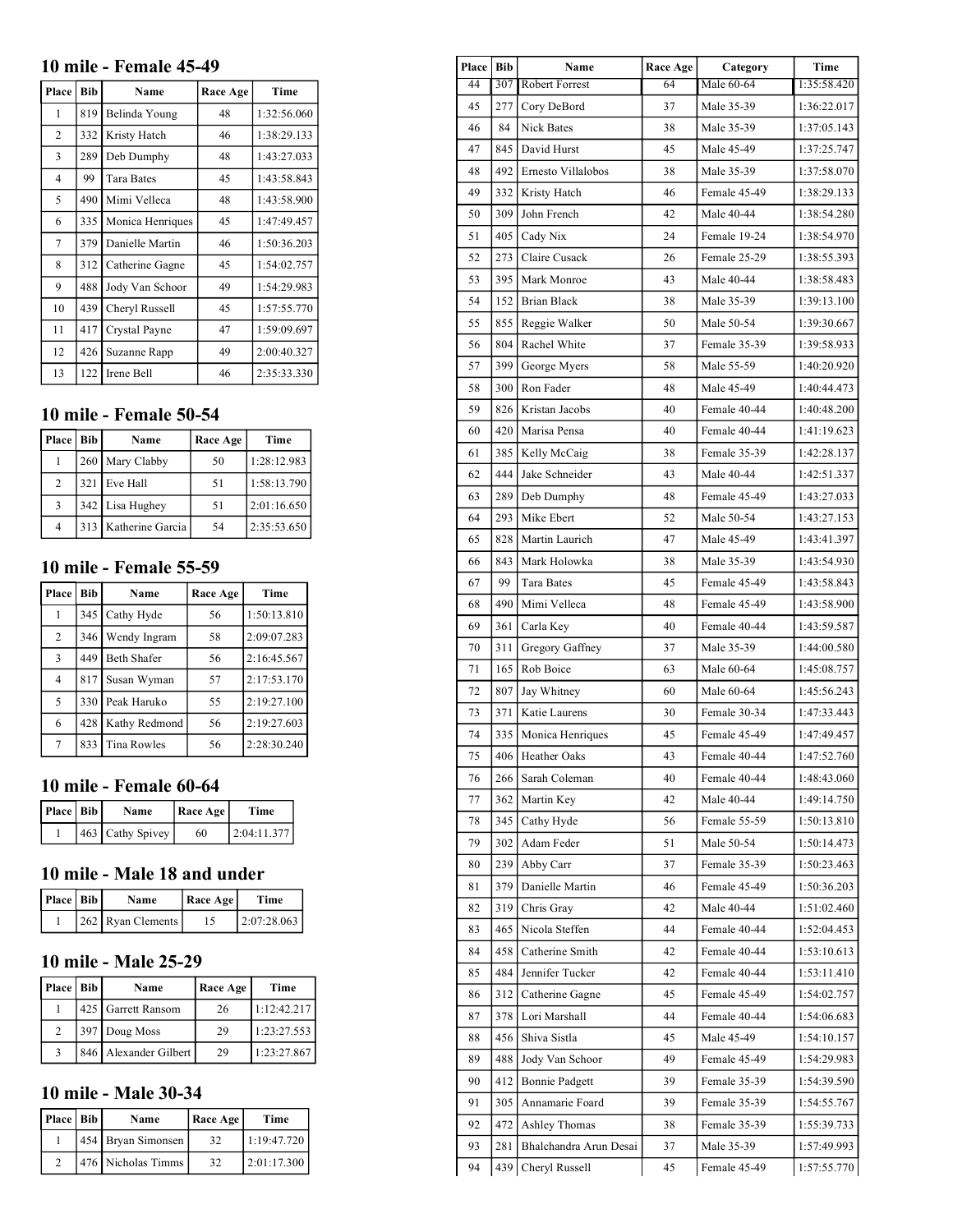# **10 mile - Male 35-39**

| Place          | <b>Bib</b> | Name                   | Race Age | <b>Time</b> |
|----------------|------------|------------------------|----------|-------------|
| 1              | 366        | Jay Kolodzinski        | 38       | 1:09:43.307 |
| $\overline{c}$ | 850        | Christopher McCoy      | 36       | 1:15:11.070 |
| 3              | 285        | Joseph Dollar          | 36       | 1:18:34.120 |
| $\overline{4}$ | 498        | Seth Watson            | 37       | 1:18:49.420 |
| 5              | 375        | Keith Louie            | 37       | 1:20:18.330 |
| 6              | 857        | David Long             | 39       | 1:22:30.033 |
| 7              | 290        | Roy Duvall             | 38       | 1:22:41.257 |
| 8              | 334        | Andy Hedrick           | 37       | 1:25:28.503 |
| 9              | 365        | Mack Kitchel           | 39       | 1:28:36.737 |
| 10             | 854        | Zdenek Labsky          | 35       | 1:30:57.937 |
| 11             | 325        | Jonathan Hanak         | 35       | 1:32:15.210 |
| 12             | 277        | Cory DeBord            | 37       | 1:36:22.017 |
| 13             | 84         | <b>Nick Bates</b>      | 38       | 1:37:05.143 |
| 14             | 492        | Ernesto Villalobos     | 38       | 1:37:58.070 |
| 15             | 152        | <b>Brian Black</b>     | 38       | 1:39:13.100 |
| 16             | 843        | Mark Holowka           | 38       | 1:43:54.930 |
| 17             | 311        | Gregory Gaffney        | 37       | 1:44:00.580 |
| 18             | 281        | Bhalchandra Arun Desai | 37       | 1:57:49.993 |

# **10 mile - Male 40-44**

| Place | <b>Bib</b> | Name                    | Race Age | Time        |
|-------|------------|-------------------------|----------|-------------|
| 1     | 435        | Jim Rose                | 42       | 1:14:32.540 |
| 2     | 414        | <b>Trevor Parssinen</b> | 44       | 1:15:04.497 |
| 3     | 387        | Kevin McClelion         | 42       | 1:19:50.500 |
| 4     | 287        | Kevin Downer            | 41       | 1:20:47.360 |
| 5     | 496        | Bryan Ward              | 43       | 1:22:13.020 |
| 6     | 849        | Daniel Higgins          | 42       | 1:28:42.980 |
| 7     | 821        | Nathaniel Riley Jr      | 41       | 1:33:17.473 |
| 8     | 288        | Simon Doyle             | 40       | 1:34:55.163 |
| 9     | 309        | John French             | 42       | 1:38:54.280 |
| 10    | 395        | Mark Monroe             | 43       | 1:38:58.483 |
| 11    | 444        | Jake Schneider          | 43       | 1:42:51.337 |
| 12    | 362        | Martin Key              | 42       | 1:49:14.750 |
| 13    | 319        | Chris Gray              | 42       | 1:51:02.460 |
| 14    | 831        | Jeremy Likness          | 43       | 2:00:53.350 |
| 15    | 276        | Matt Davis              | 42       | 2:01:16.973 |

# **10 mile - Male 45-49**

| Place          | <b>Bib</b> | Name               | Race Age | Time        |
|----------------|------------|--------------------|----------|-------------|
| 1              | 413        | David Parsons      | 46       | 1:19:32.090 |
| $\overline{2}$ | 331        | <b>Brett Hatch</b> | 47       | 1:28:41.370 |
| 3              | 391        | Julio Mestroni     | 45       | 1:30:38.540 |
| $\overline{4}$ | 186        | Kary Brownlee      | 46       | 1:30:57.220 |
| 5              | 845        | David Hurst        | 45       | 1:37:25.747 |
| 6              | 300        | Ron Fader          | 48       | 1:40:44.473 |
| 7              | 828        | Martin Laurich     | 47       | 1:43:41.397 |
| 8              | 456        | Shiva Sistla       | 45       | 1:54:10.157 |
| 9              | 329        | Thomas Harper      | 47       | 1:59:10.300 |

| Place | <b>Bib</b> | Name                   | Race Age | Category          | Time        |
|-------|------------|------------------------|----------|-------------------|-------------|
| 95    | 321        | Eve Hall               | 51       | Female 50-54      | 1:58:13.790 |
| 96    | 417        | Crystal Payne          | 47       | Female 45-49      | 1:59:09.697 |
| 97    | 329        | Thomas Harper          | 47       | Male 45-49        | 1:59:10.300 |
| 98    | 352        | David Jensen           | 54       | Male 50-54        | 2:00:19.930 |
| 99    | 426        | Suzanne Rapp           | 49       | Female 45-49      | 2:00:40.327 |
| 100   | 831        | Jeremy Likness         | 43       | Male 40-44        | 2:00:53.350 |
| 101   | 69         | Mary Joyce Bacon       | 41       | Female 40-44      | 2:01:08.960 |
| 102   | 392        | <b>Bridget Metzger</b> | 42       | Female 40-44      | 2:01:10.540 |
| 103   | 342        | Lisa Hughey            | 51       | Female 50-54      | 2:01:16.650 |
| 104   | 276        | Matt Davis             | 42       | Male 40-44        | 2:01:16.973 |
| 105   | 476        | Nicholas Timms         | 32       | Male 30-34        | 2:01:17.300 |
| 106   | 834 l      | Chuck Naylor           | 56       | Male 55-59        | 2:01:32.780 |
| 107   | 442        | Julia Sargent          | 40       | Female 40-44      | 2:02:06.077 |
| 108   | 463        | Cathy Spivey           | 60       | Female 60-64      | 2:04:11.377 |
| 109   | 844        | Robert High            | 50       | Male 50-54        | 2:05:08.040 |
| 110   | 256        | Kevin Chalk            | 51       | Male 50-54        | 2:05:21.787 |
| 111   | 262        | <b>Ryan Clements</b>   | 15       | Male 18 and under | 2:07:28.063 |
| 112   | 259        | Bryan Church           | 58       | Male 55-59        | 2:08:16.663 |
| 113   | 381        | Barry May              | 61       | Male 60-64        | 2:08:24.640 |
| 114   | 462        | Vince Smith            | 67       | Male 65-69        | 2:08:38.340 |
| 115   | 346        | Wendy Ingram           | 58       | Female 55-59      | 2:09:07.283 |
| 116   | 261        | Dave Clements          | 51       | Male 50-54        | 2:11:39.413 |
| 117   | 847        | Leigh Chestnutt        | 38       | Female 35-39      | 2:14:53.853 |
| 118   | 449        | Beth Shafer            | 56       | Female 55-59      | 2:16:45.567 |
| 119   | 817        | Susan Wyman            | 57       | Female 55-59      | 2:17:53.170 |
| 120   | 341        | Gary Holt              | 56       | Male 55-59        | 2:18:54.183 |
| 121   | 330        | Peak Haruko            | 55       | Female 55-59      | 2:19:27.100 |
| 122   | 428        | Kathy Redmond          | 56       | Female 55-59      | 2:19:27.603 |
| 123   | 322        | Rick Hall              | 51       | Male 50-54        | 2:25:24.220 |
| 124   | 833        | <b>Tina Rowles</b>     | 56       | Female 55-59      | 2:28:30.240 |
| 125   | 122        | Irene Bell             | 46       | Female 45-49      | 2:35:33.330 |
| 126   | 313        | Katherine Garcia       | 54       | Female 50-54      | 2:35:53.650 |